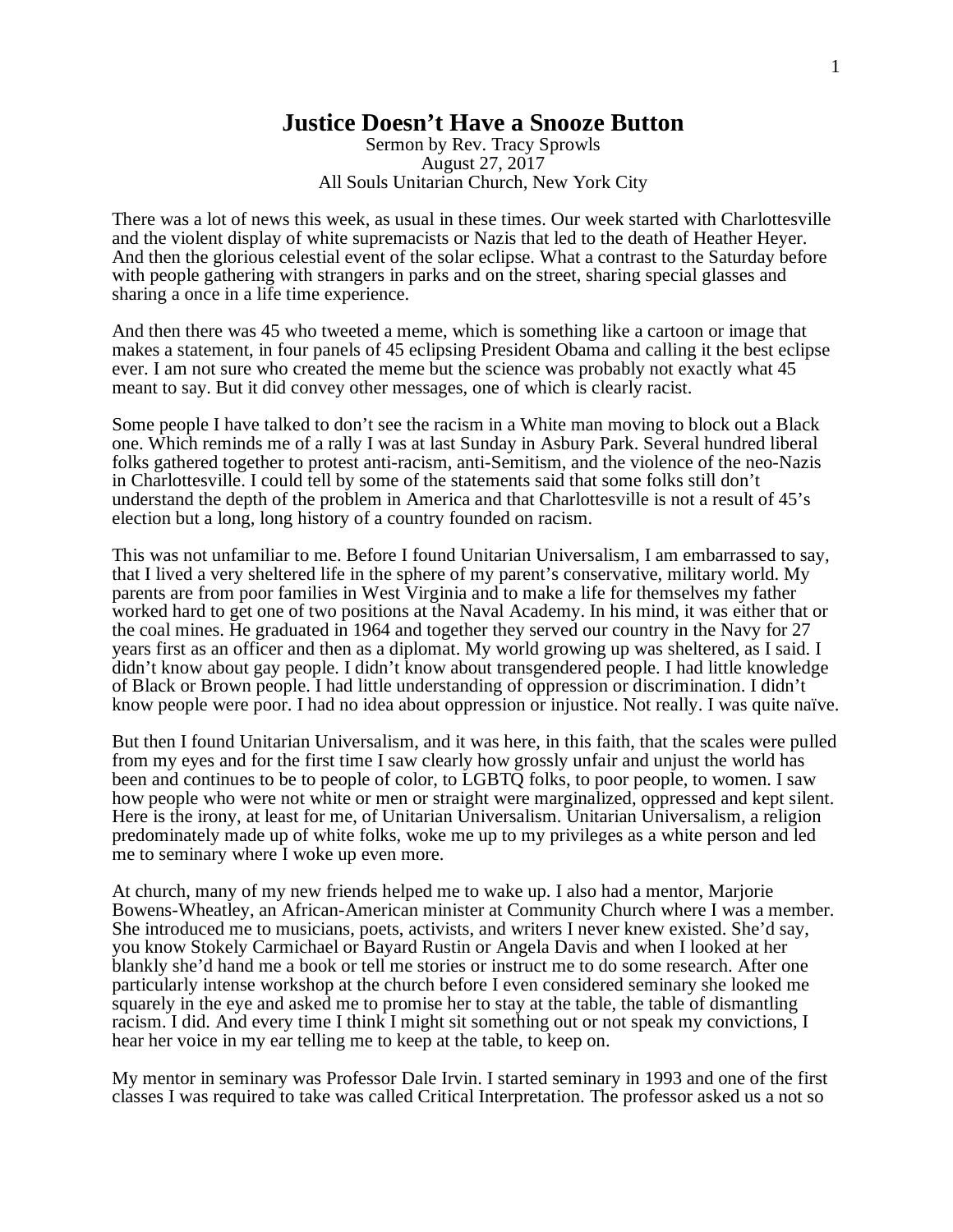simple question- how does our race affect how we see the world, approach ministry, affect our relationships, or understanding of the Bible? I am still to this day embarrassed to say that I wrote that my being white had nothing to do with how I read the Bible or saw the world. I had no idea!

Well, I got a B on that paper and went to see this professor to talk about it. Professor Irvin was very gentle with me as he slowly talked me through how by being white comes with certain privileges and advantages that other people don't have. He talked about racism and our culture. On and on he talked. He sat with me for two hours and patiently explained to me that how I saw the world had a direct relationship to who I was as a woman, a white person, a daughter of a Naval officer, and on and on. He explained how everything, everything about who I am influences how I see the world. Then, he sat there patiently as I cried because how could someone be so ignorant at the age of 28? I still cringe when I tell this story. I felt like a terrible person for not knowing about the society, the world I lived in.

David R. Williams, a Harvard sociologist, writes, "As an American raised in this society with negative implicit biases against black people, you are not a bad person. You are simply a normal American. We have to come to grips with the reality that this racism is so deeply embedded in our culture that it shapes how we see the world, it shapes our beliefs, our behavior, our actions toward members of other groups..."

Our society and white supremacy is like the story David Foster Wallace tells of the fish swimming in the water. They have no idea what water is even though they are swimming in it. We are swimming in a culture of white supremacy but because it is so deeply embedded in our culture and in who we are we do not necessarily see it.

I woke up to it with the help of this religion and patient, kind mentors like Dale and Marjorie. And, in fact, others who were less patient and kind.

Other people have woken up in different ways, right? Or maybe you were awake your whole life because of the circumstance of who you are and where you were born and how you were raised. However, and whenever it happens, we must all wake up, we must wake up and we must stay awake.

In 1966, Rev. Dr. Martin Luther King Jr. gave the Ware Lecture at the Unitarian Universalist General Assembly. He began with the story of Rip Van Winkle who fell asleep under the rule of King George the Third and awoke 20 years later when George Washington was president. Rip Van Winkle had slept through the revolution. In his speech, he admonished his listeners to not sleep through the revolution he saw coming.

Well, that was fifty some years ago, and perhaps we have been asleep. Or we have simply tried to ignore it. Or perhaps we have suffered in ways that had us put aside what we were seeing. But Charlottesville was yet again another wake up call. I say another because the alarm has been going off for decades and yet we keep pressing the snooze button. But, we cannot sleep through what is going on today. We cannot sleep through the boiling tension in our country. Justice doesn't have a snooze button. So we must stay awake as Martin Luther King asked us to do. Or in the language of the #Blacklivesmatter movement: #staywoke

#### **So, today we must still stay awake, #staywoke:**

Racism is who we are. Charlottesville was shocking and terrifying because the racism was right in our faces and a person lost her life. But this racism is not new. We should not be shocked.

John Metta who wrote a challenging sermon called "I, Racist" which was delivered shortly after the church shooting in Charleston said,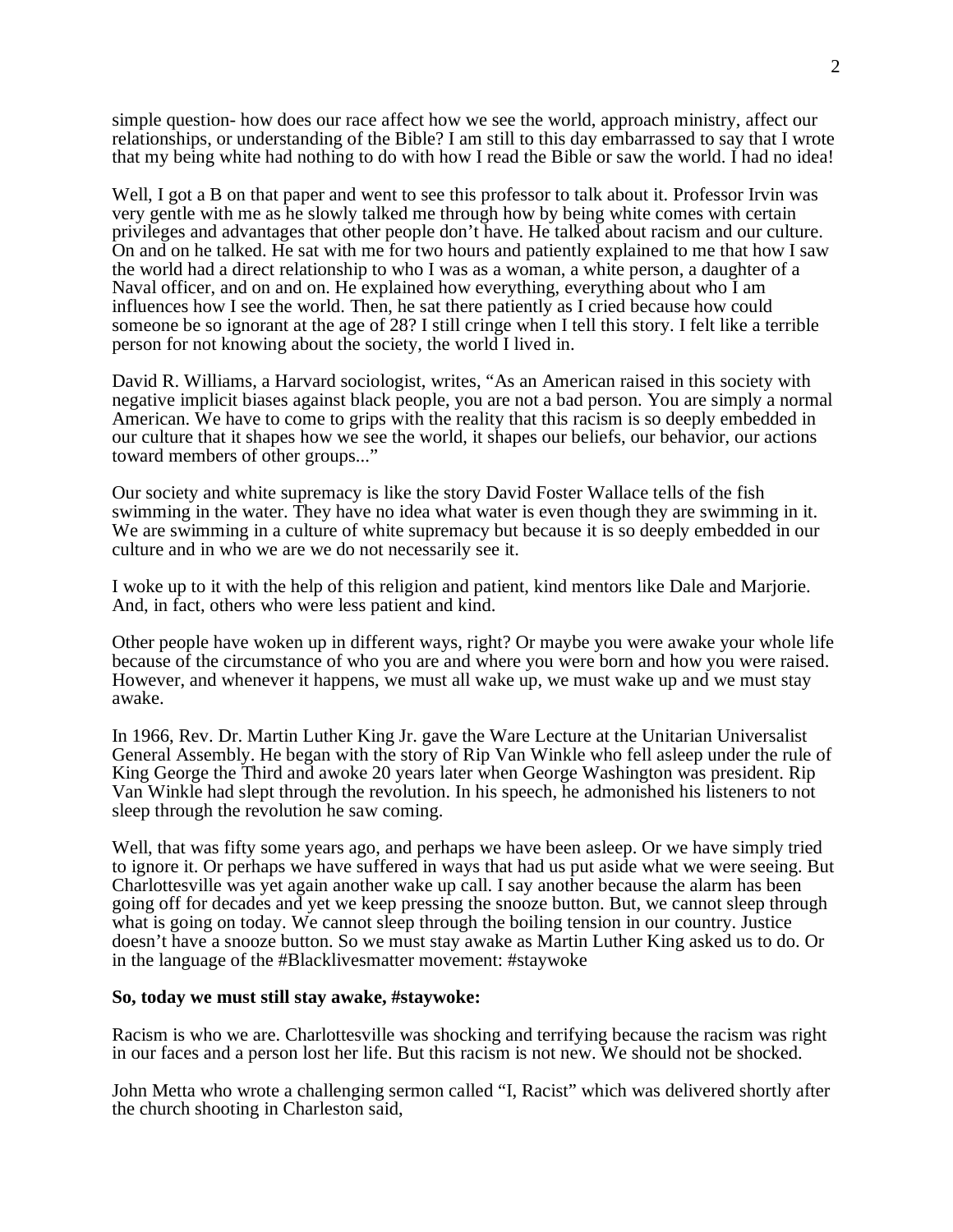*But here is the irony, here's the thing that all the angry Black people know, and no calmly debating White people want to admit: The entire discussion of race in America centers around the protection of White feelings. Ask any Black person and they'll tell you the same thing. The reality of thousands of innocent people raped, shot, imprisoned, and systematically disenfranchised are less important than the suggestion that a single White person might be complicit in a racist system.*

*This is the country we live in. Millions of Black lives are valued less than a single White person's hurt feelings. White people and Black people are not having a discussion about race. Black people, thinking as a group, are talking about living in a racist system. White people, thinking as individuals, refuse to talk about "I, racist" and instead protect their own individual and personal goodness. In doing so, they reject the existence of racism.*

*… people are dying not because individuals are racist, but because individuals are helping support a racist system by wanting to protect their own non-racist self-beliefs. People are dying because we are supporting a racist system that justifies White people killing Black people. We see this in the way that one Muslim killer is a sign of Islamic terror; in the way one Mexican thief is a pointer to the importance of border security; in one innocent, unarmed Black man is shot in the back by a cop, then sullied in the media as a thug and criminal. A white person smoking pot is a "Hippie" and a Black person doing it is a "criminal." It's evident in the school to prison pipeline and the fact that there are close to 20 people of color in prison for every white person.*

*Racism is so deeply embedded in this country not because of the racist right-wing radicals who practice it openly, it exists because of the silence and hurt feelings of liberal America. All the Black voices in the world speaking about racism all the time do not move White people to think about it… Black people can't change it while White people are silent and deaf to our words.*

*White people are in a position of power in this country because of racism. The question is: Are they brave enough to use that power to speak against the system that gave it to them?*

## **Today we must still stay awake, #staywoke:**

Because Black Lives Matter is not about lifting one group up at the expense of another. It is about focusing on one group that has been consistently oppressed so that this long-marginalized group of people are treated with fairness, inclusion and equity.

Because police brutality towards Black and Brown people is not new but historical. Because the old Jim Crow of suppression is now the new Jim Crow of incarceration. Because poverty and drugs and violence are too familiar a world to one group of people more so than any other. Because when someone sees a house on fire they don't go save every house on the block because all houses matter; they focus on the house that is burning. Because when there is a cancer in the body the doctor doesn't treat every other ailment of the patient because they all matter; they focus on the cancer.

#### **Today we must still stay awake, #staywoke:**

Politicians like 45, Paul Ryan, Mitch McConnell do not respect the inherent worth and dignity of all people but rather encourage through their words, actions, and blatant inactions violence towards those who are deemed "other:" Hispanics, Black and Brown people, LGBTQI people, immigrants, and on and on. We need to hold them accountable when their words diminish the humanity of any person.

#### **Today we must still stay awake, #staywoke:**